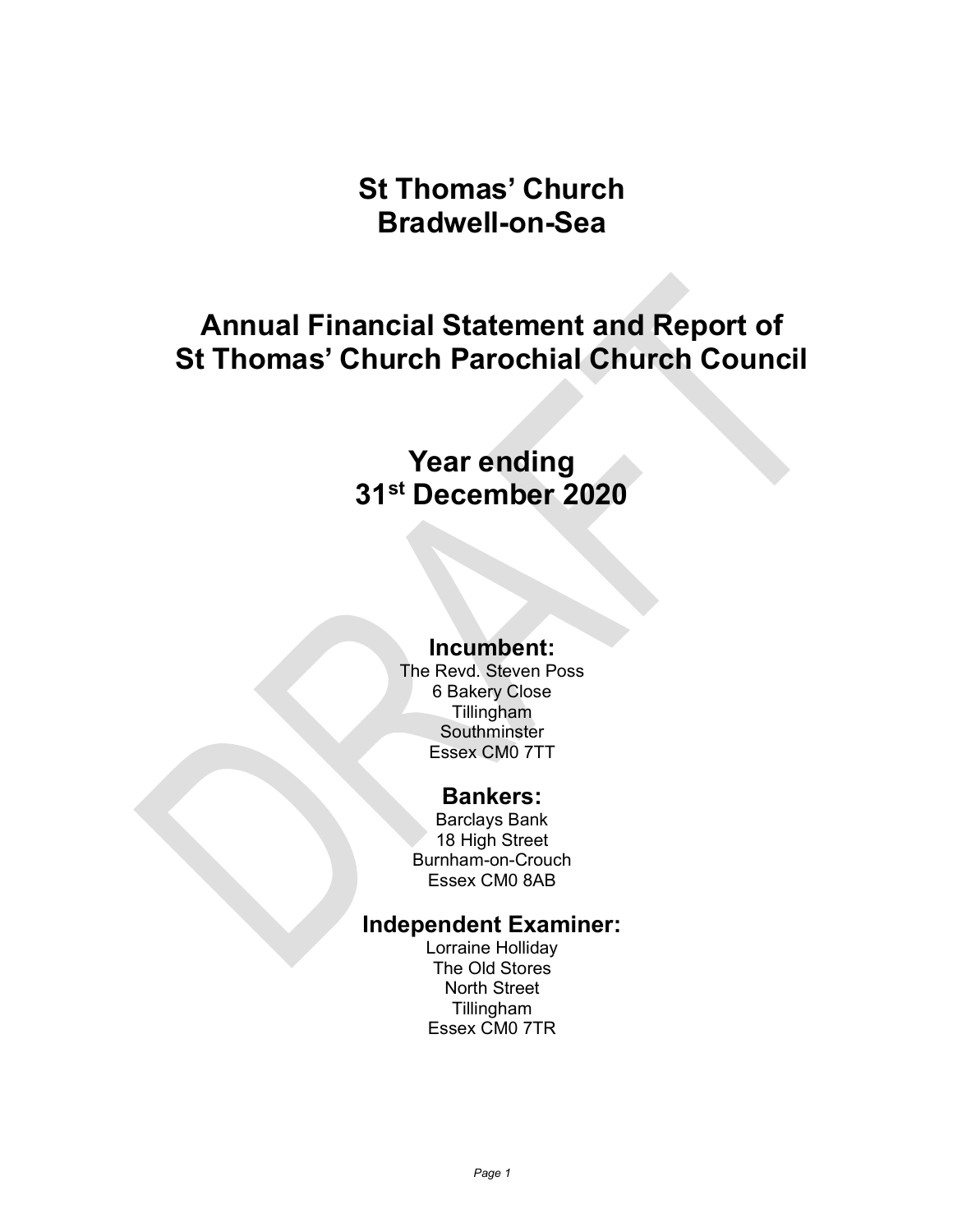#### Independent examiner's report to the members of St Thomas' church Bradwell-on-Sea, Parochial Church Council

I report on the accounts for the year ended 31<sup>st</sup> December 2020, which are set out on the following pages.

#### Respective responsibilities of the Trustees and the Independent Examiner

The charity's trustees consider that an audit is not required for this year under section 144(2) of the Charities Act 2011 (the 2011 Act) and that an Independent examination is needed.

It is my responsibility to

- Examine the accounts under section 145 of the 2011 Act;
- Follow procedures laid down in the general directions given by the Charity Commissioners section 145(5)(b) of the 2011 Act; and
- State whether particular matters have come to my attention.

#### Basis of Independent Examiners Statement.

My examination was carried out in accordance with the General Directions given by the Charity **Commission** 

An examination includes a review of the accounting records kept by the charity and a comparison of the accounts presented with those records. It also includes consideration of any unusual items or disclosures in the accounts, and seeking explanations from the management committee concerning any such matters. The procedures undertaken do not provide all the evidence that would be required in a full audit, and consequently I do not express an audit opinion on the accounts.

#### Independent examiner's statement

In connection with my examination, no matter has come to my attention:

- 1. which gives me reasonable cause to believe that in any material respect the requirements
	- a. to keep accounting records in accordance with s.130 of the 2011 Act; or
	- b. to prepare accounts, which accord with these accounting records have not been met; or
- 2. to which, in my opinion, attention should be drawn in order to enable a proper understanding of the accounts to be reached.

| (Signed)                             |                      |
|--------------------------------------|----------------------|
| Mrs. L Holliday Independent Examiner | Mr. L Main Treasurer |
| The Old Stores                       | White Lyons Cottage  |
| <b>North Street</b>                  | <b>High Street</b>   |
| Tillingham                           | Bradwell-on-Sea      |
| Essex CM0 7TR                        | Essex CM0 7QL        |
|                                      |                      |

Date .................................................. ..................................................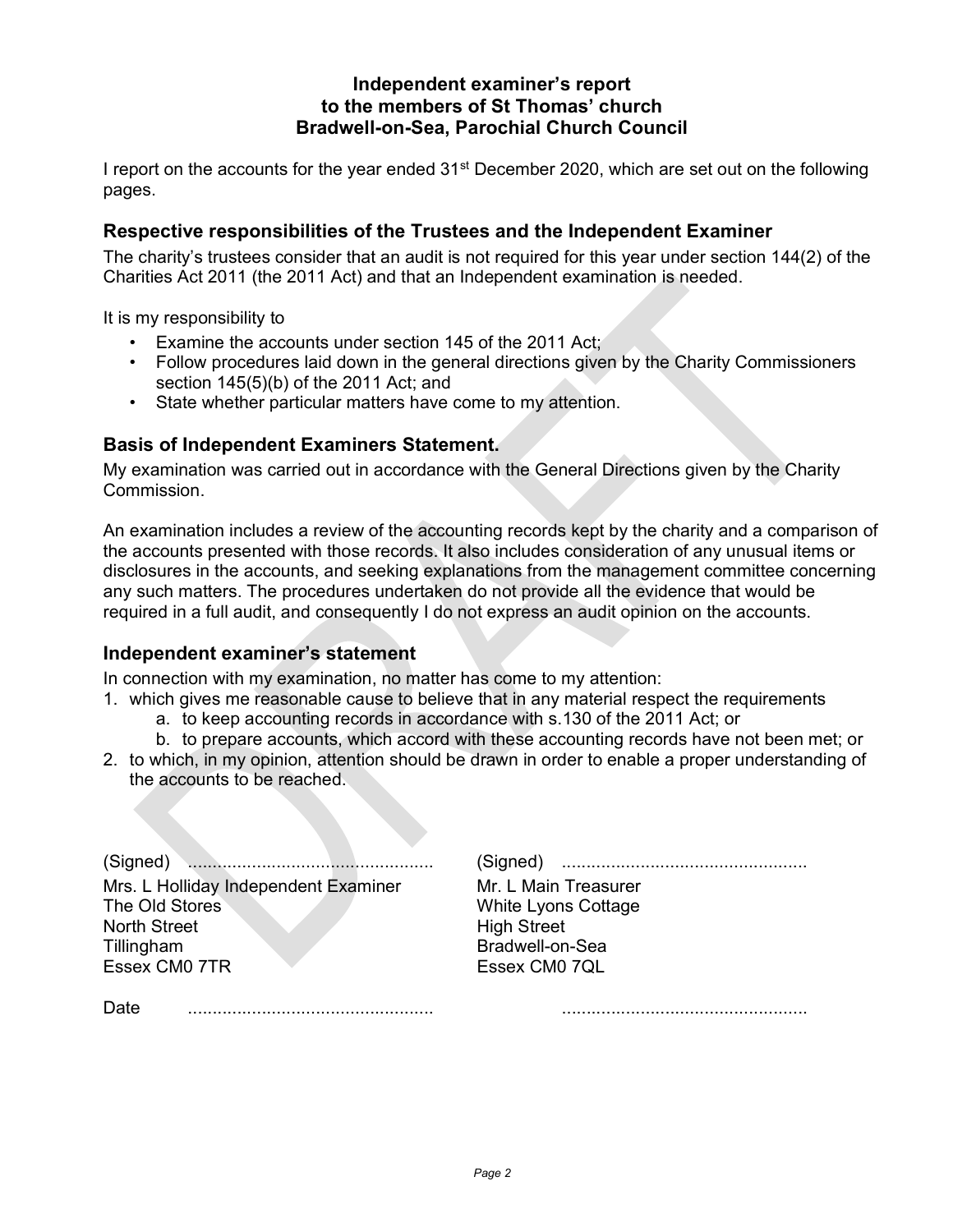#### Financial Review

At the close of the year reserves decreased by £4,683. Of this decrease, £11,165 was due to expenditure on the organ restoration, offset by income from Gift Aid Tax Refunds. Even though the church has been closed for much of the year due to the Covid-19 pandemic, thanks to the support of our regular donors, church funds have remained in balance.

The PCC does not have a reserves policy but aims to maintain a balance between income and expenditure for the general fund.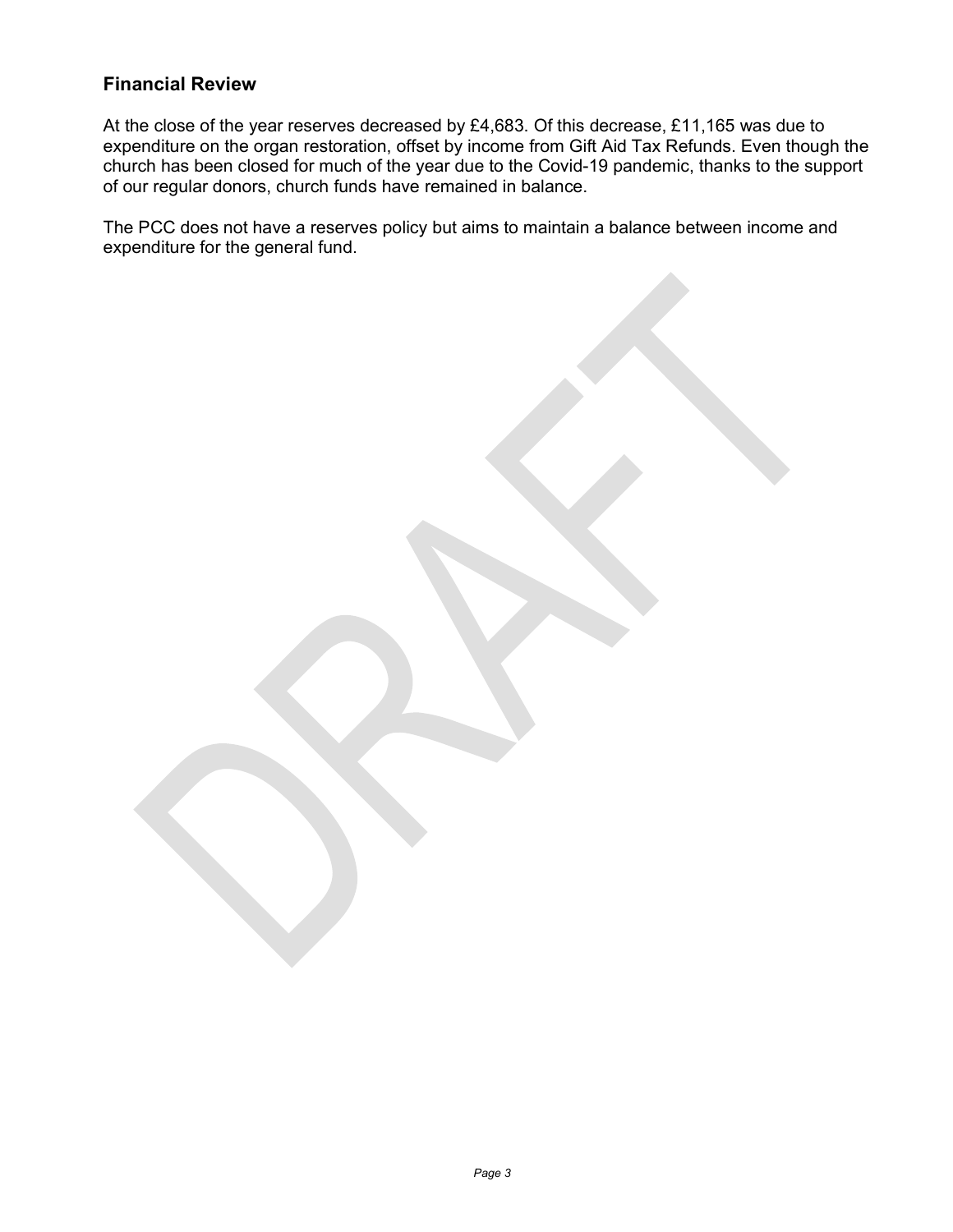#### Balance sheet as at 31st December 2020

#### 31-12-2020 31-12-2019

| <b>Current assets</b>      |                                             |           |           |
|----------------------------|---------------------------------------------|-----------|-----------|
|                            | Barclays current account                    | 4,044.45  | 8,869.75  |
|                            | Barclays deposit account                    | 0.14      | 0.14      |
|                            | <b>CBF Deposit account</b>                  | 14,967.81 | 14,967.81 |
|                            | <b>CBF Fabric account</b>                   | 16,311.81 | 16,242.84 |
|                            | CBF Fabric 2 account                        | 13,833.96 | 13,775.47 |
|                            | Cash in hand                                | 110.28    | 95.37     |
|                            | <b>Total Current assets</b>                 | 49,268.45 | 53,951.38 |
| Liabilities                |                                             |           |           |
|                            | <b>Total Liabilities</b>                    |           |           |
|                            | <b>Net Asset surplus(deficit)</b>           | 49,268.45 | 53,951.38 |
|                            |                                             |           |           |
|                            | <b>Represented by funds</b><br>Unrestricted |           |           |
|                            | General fund                                | 8,774.49  | 6,044.24  |
|                            | <b>Total Unrestricted Funds</b>             | 8,774.49  | 6,044.24  |
|                            | Designated                                  |           |           |
|                            | <b>Bell Ringers</b>                         | 314.77    | 41.02     |
|                            | <b>Bookstall</b>                            | 1,919.58  | 1,919.58  |
|                            | <b>Charity Giving</b>                       | (29.01)   | 312.64    |
|                            | Children's Work                             | 132.61    | 132.61    |
|                            | <b>Flowers</b>                              | 1,534.38  | 1,305.65  |
|                            | Magazine and Print                          | 5,145.63  | 4,815.63  |
|                            | Thursday Club                               | 378.10    | 78.10     |
|                            | <b>Total Designated Funds</b>               | 9,396.06  | 8,605.23  |
|                            | Restricted                                  |           |           |
|                            | <b>Aylett Charity</b>                       | 1,503.91  | 1,401.91  |
|                            | Cemetery & Gale                             | 852.78    | (745.45)  |
|                            | Fabric                                      | 10,714.50 | 10,468.66 |
|                            | Lighting                                    | (152.25)  | 242.75    |
|                            | Organ                                       | 11,565.54 | 21,320.62 |
|                            | Porch                                       | 613.42    | 613.42    |
|                            | Roof                                        | 6,000.00  | 6,000.00  |
|                            | <b>Total Restricted Funds</b>               | 31,097.90 | 39,301.91 |
|                            | <b>Total Funds</b>                          | 49,268.45 | 53,951.38 |
|                            |                                             |           |           |
| <b>Funds held in trust</b> |                                             |           |           |
|                            | <b>CBF Gale Bequest</b>                     | 15,017.19 | 14,050.95 |
|                            | CBF Gale Bequest reinvestment 1980          | 6,945.19  | 6,498.32  |
|                            | Total Funds held in trust                   | 21,962.38 | 20,549.27 |
|                            |                                             |           |           |

These funds are not treated as assets of the church being bequest monies held by the church on trust. All interest from these funds goes toward the upkeep and maintenance of the cemetery.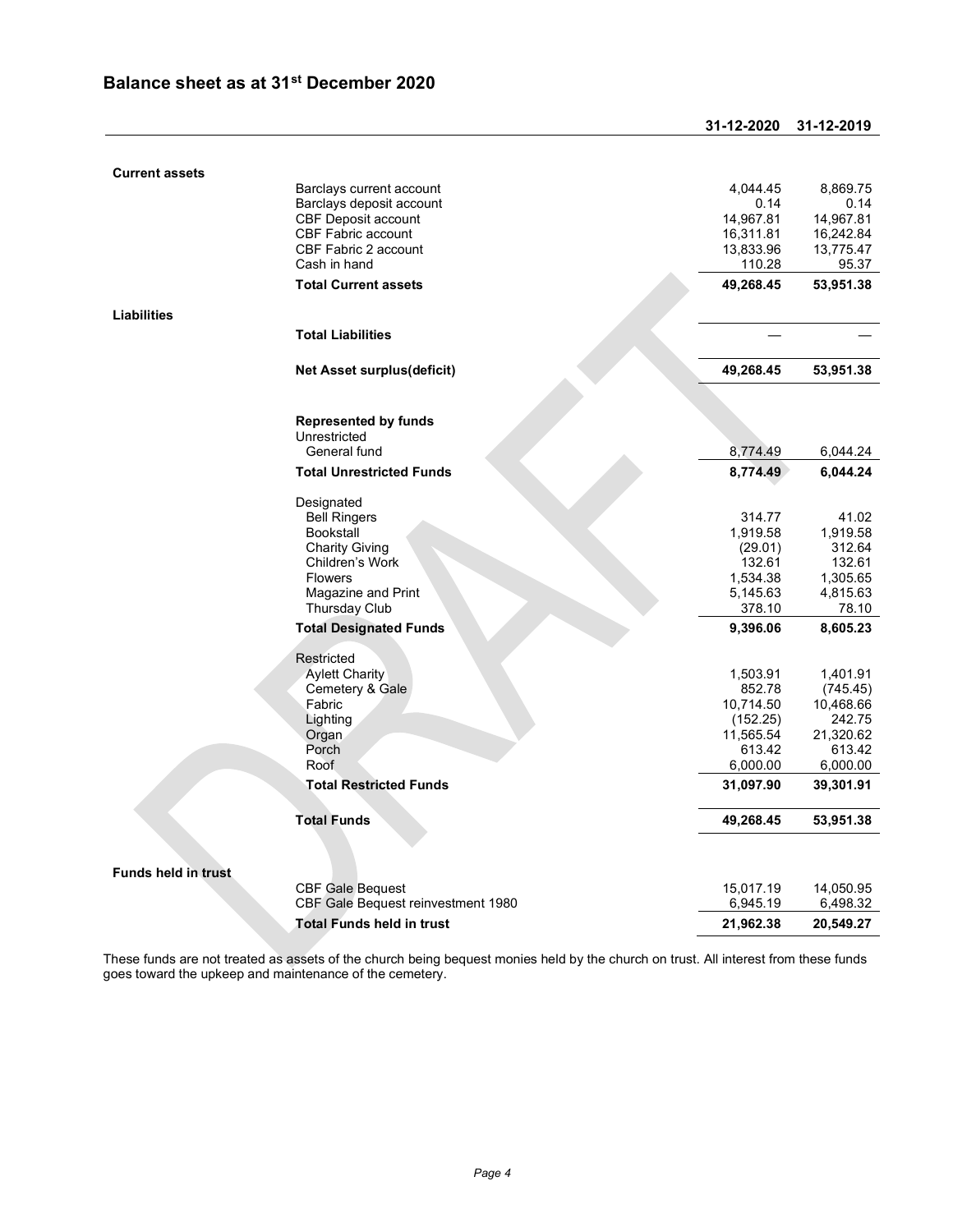#### Receipts and Payments Account

|                                                           |                                         | 31-12-2020         | 31-12-2019         |
|-----------------------------------------------------------|-----------------------------------------|--------------------|--------------------|
| <b>General fund (Unrestricted)</b>                        |                                         |                    |                    |
| Income and endowments<br>Donations and legacies           |                                         |                    |                    |
| <b>Gift Aid donations</b>                                 |                                         | 8,810.40           | 9,995.21           |
| Gift Aid reclaimed<br>Loose plate collections             |                                         | 4,330.32<br>600.18 | 2,147.71           |
| Giving through church boxes                               |                                         |                    | 12.70              |
| Donations appeals etc.<br>Donation from St Peter's Chapel |                                         | 314.00<br>1,500.00 | 487.40<br>1,200.00 |
| Donation for refreshments                                 |                                         | 21.51              | 25.85              |
|                                                           | <b>Total Donations and legacies</b>     | 15,576.41          | 13,868.87          |
| Income from charitable activities                         |                                         |                    |                    |
| Fees for weddings and funerals                            |                                         |                    |                    |
| <b>PCC Fees</b><br>Heating                                |                                         | 637.00             | 1,380.50<br>240.00 |
| Organist                                                  |                                         |                    | 420.00             |
| Choir<br>Verger                                           |                                         | 80.00              | 100.00<br>240.00   |
| Other fees                                                |                                         |                    |                    |
| Wedding deposits                                          |                                         |                    | 1,100.00           |
|                                                           | Total Income from charitable activities | 717.00             | 3,480.50           |
| Other trading activities                                  |                                         |                    |                    |
| General fundraising                                       |                                         |                    | 278.00             |
|                                                           | <b>Total Other trading activities</b>   |                    | 278.00             |
| Investments                                               |                                         |                    |                    |
| Interest received                                         |                                         | 83.31              | 109.25             |
|                                                           | <b>Total Investments</b>                | 83.31              | 109.25             |
| Other income                                              |                                         |                    |                    |
| <b>Christmas Fayre</b>                                    |                                         |                    | 165.00             |
|                                                           | <b>Total Other income</b>               |                    | 165.00             |
| <b>Total Income and endowments</b>                        |                                         | 16,376.72          | 17,901.62          |
|                                                           |                                         |                    |                    |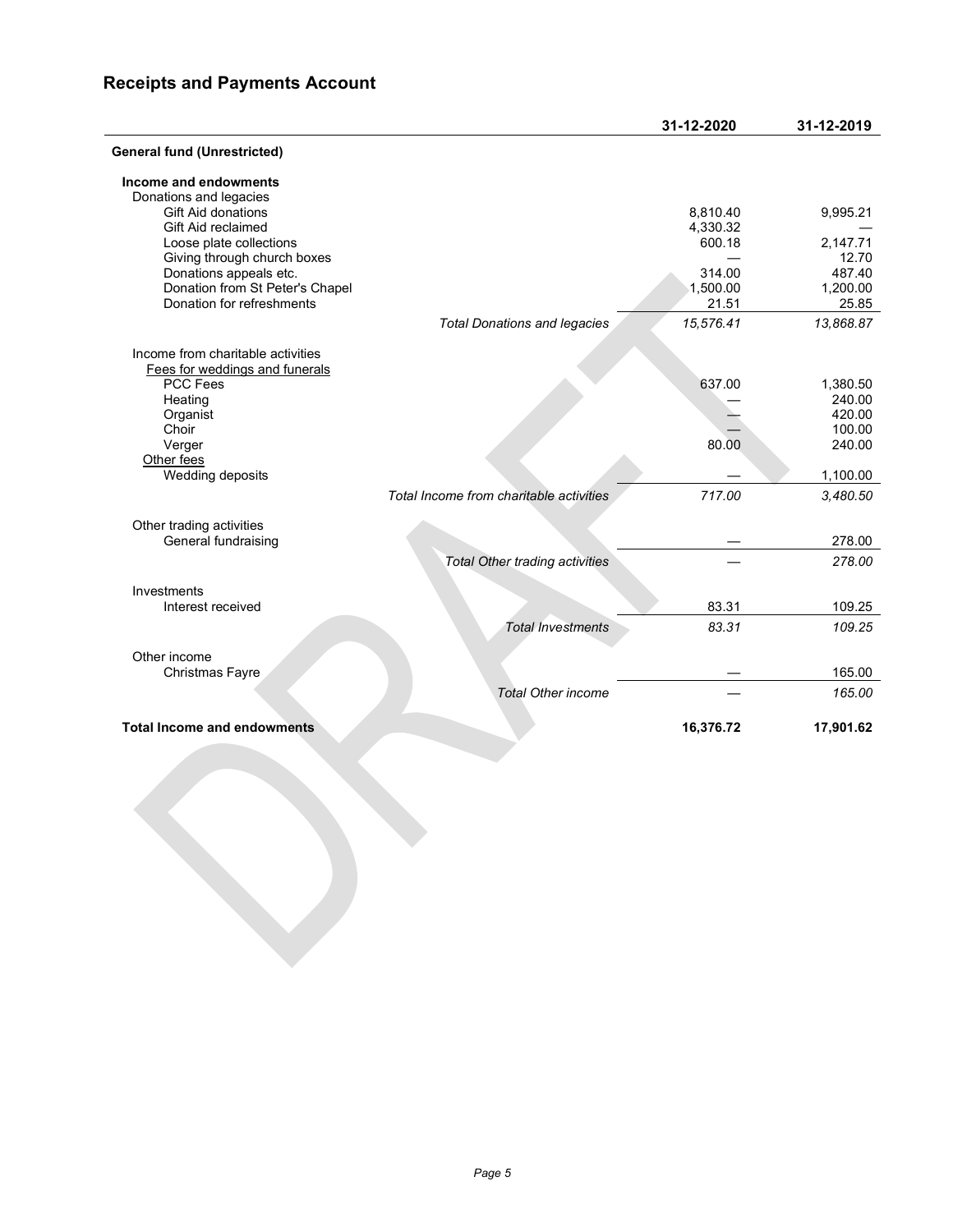|                                             | 31-12-2020 | 31-12-2019 |
|---------------------------------------------|------------|------------|
| <b>General fund (Unrestricted)</b>          |            |            |
| <b>Expenditure</b>                          |            |            |
| Raising funds                               |            |            |
| Costs of fetes & other events               | 8.79       | 393.99     |
| <b>Total Raising funds</b>                  | 8.79       | 393.99     |
| Expenditure on charitable activities        |            |            |
| Parish share                                | 7,863.60   | 7,567.56   |
| Rector's expenses and travel                | 312.03     | 812.56     |
| Church insurance                            | 2,101.91   | 2,156.98   |
| Organ / piano tuning                        | 110.00     | 170.00     |
| <b>CCLI Licence</b>                         | 154.00     | 155.46     |
| Organist fees                               | 50.00      | 340.00     |
| Organist fees - occasional services         |            | 290.00     |
| Choir fees                                  |            | 96.00      |
| Church maintenance                          | 55.28      | 68.92      |
| Church cleaner                              | 600.00     | 980.00     |
| <b>Cleaning materials</b>                   | 8.58       | 49.92      |
| Upkeep of services                          | 251.92     | 348.79     |
| Refreshments and Church coffee              | 19.47      | 218.66     |
| Administration                              | 97.59      | 335.60     |
| Visiting clergy                             |            | 45.00      |
| Church electric                             | 1,020.00   | 1,028.00   |
| Church water                                | 65.02      | 71.54      |
| Church oil                                  |            | 1,085.70   |
| Church boiler maintenance & repair          |            | 187.80     |
| Church expenses                             | 188.10     | 1,114.58   |
| Christmas cards                             | 140.18     | 143.34     |
| Christmas tree and decorations              |            | 98.00      |
| Alpha course                                |            | 20.40      |
| Churchyard - mower service and spares       |            | 87.50      |
| Total Expenditure on charitable activities  | 13,037.68  | 17,472.31  |
| <b>Total Expenditure</b>                    | 13,046.47  | 17,866.30  |
| Excess/(Deficit) of Income over Expenditure | 3,330.25   | 35.32      |
| Brought forward balance                     | 6,044.24   | 6,008.92   |
| <b>Transfer to Cemetery Fund</b>            | (600.00)   |            |
| <b>Carried forward balance</b>              | 8,774.49   | 6,044.24   |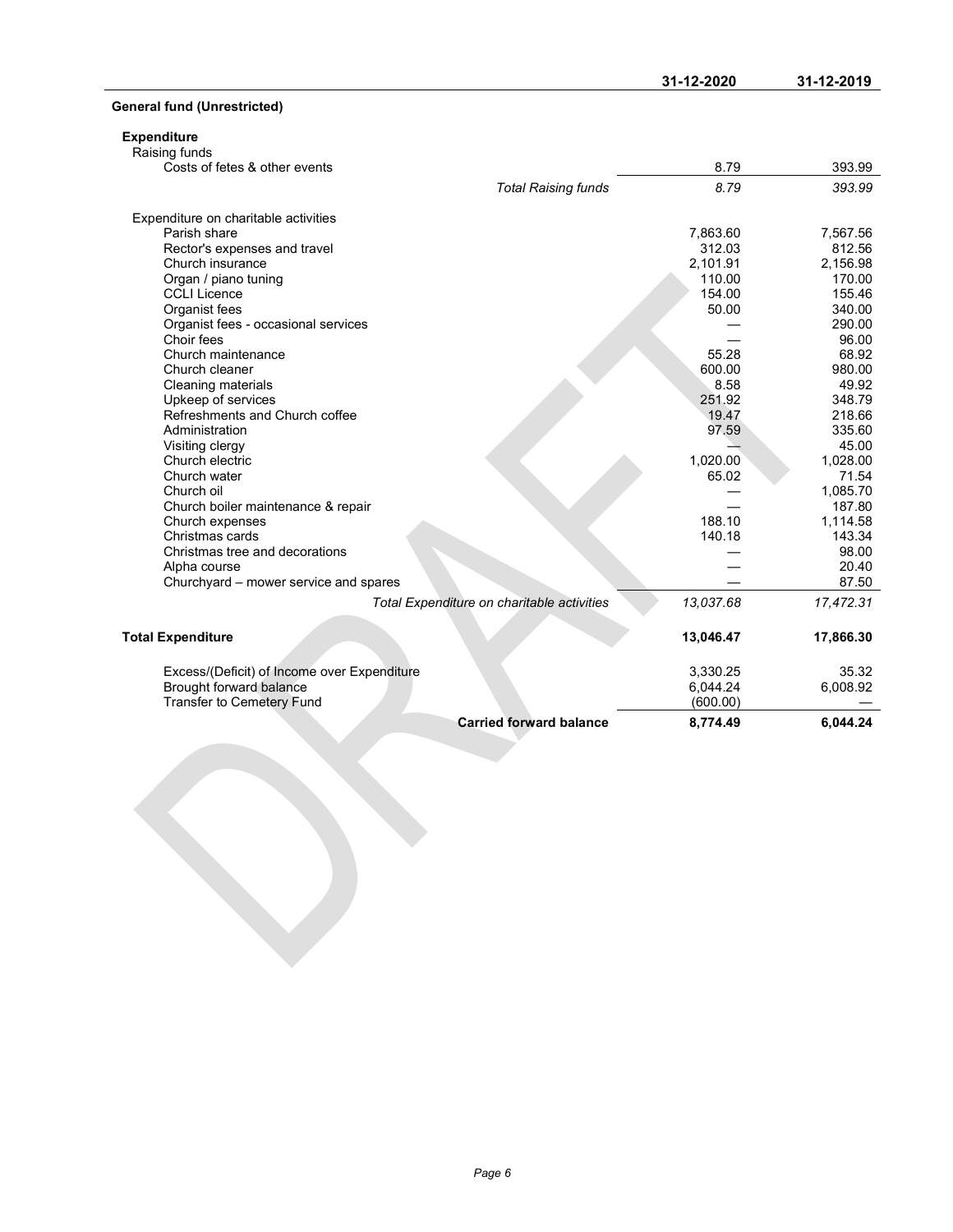|                                                                                 |                                            | 31-12-2020       | 31-12-2019       |
|---------------------------------------------------------------------------------|--------------------------------------------|------------------|------------------|
| <b>Aylett Charity (Restricted)</b>                                              |                                            |                  |                  |
| Income and endowments                                                           |                                            |                  |                  |
| Donations and legacies<br><b>Aylett Charity</b>                                 |                                            | 102.00           | 82.00            |
|                                                                                 |                                            | 102.00           | 82.00            |
|                                                                                 | <b>Total Donations and legacies</b>        |                  |                  |
| <b>Expenditure</b><br>Expenditure on charitable activities<br>Charitable giving |                                            |                  |                  |
|                                                                                 | Total Expenditure on charitable activities |                  |                  |
| Excess/(Deficit) of Income over Expenditure                                     |                                            | 102.00           | 82.00            |
| Brought forward balance                                                         |                                            | 1,401.91         | 1,319.91         |
|                                                                                 | <b>Carried forward balance</b>             | 1,503.91         | 1,401.91         |
|                                                                                 |                                            |                  |                  |
| <b>Bell Ringers (Designated)</b>                                                |                                            |                  |                  |
| Income and endowments<br>Donations and legacies                                 |                                            |                  |                  |
| <b>Gift Aid donations</b>                                                       |                                            | 120.00           | 225.00           |
| Gift Aid reclaimed                                                              |                                            | 148.75           |                  |
| Donations appeals etc                                                           |                                            | 34.00            | 61.50            |
|                                                                                 | <b>Total Donations and legacies</b>        | 302.75           | 286.50           |
| Income from charitable activities                                               |                                            |                  |                  |
| Bells Fees for weddings and funerals                                            |                                            |                  | 120.00           |
| Ringing subscriptions                                                           |                                            | 132.00<br>132.00 | 96.00<br>216.00  |
|                                                                                 | Total Income from charitable activities    |                  |                  |
| <b>Total Income and endowments</b>                                              |                                            | 434.75           | 502.50           |
| <b>Expenditure</b>                                                              |                                            |                  |                  |
| Expenditure on charitable activities                                            |                                            |                  |                  |
| Donations                                                                       |                                            | 25.00            | 56.50            |
| Charitable giving                                                               |                                            |                  | 159.99           |
| Bell ringers fees<br>Church maintenance                                         |                                            |                  | 120.00<br>243.17 |
| Refreshments and Church coffee                                                  |                                            |                  | 25.20            |
| Administration                                                                  |                                            |                  | 5.00             |
| <b>Essex Association of Change Ringers</b>                                      |                                            | 136.00           | 96.00            |
| Bell ringing outing                                                             |                                            |                  | 64.30            |
|                                                                                 | Total Expenditure on charitable activities | 161.00           | 770.16           |
| Excess/(Deficit) of Income over Expenditure                                     |                                            | 273.75           | (267.66)         |
| Brought forward balance                                                         |                                            | 41.02            | 292.26           |
| <b>Transfer from Bell Restoration</b>                                           |                                            |                  | 16.42            |
|                                                                                 | <b>Carried forward balance</b>             | 314.77           | 41.02            |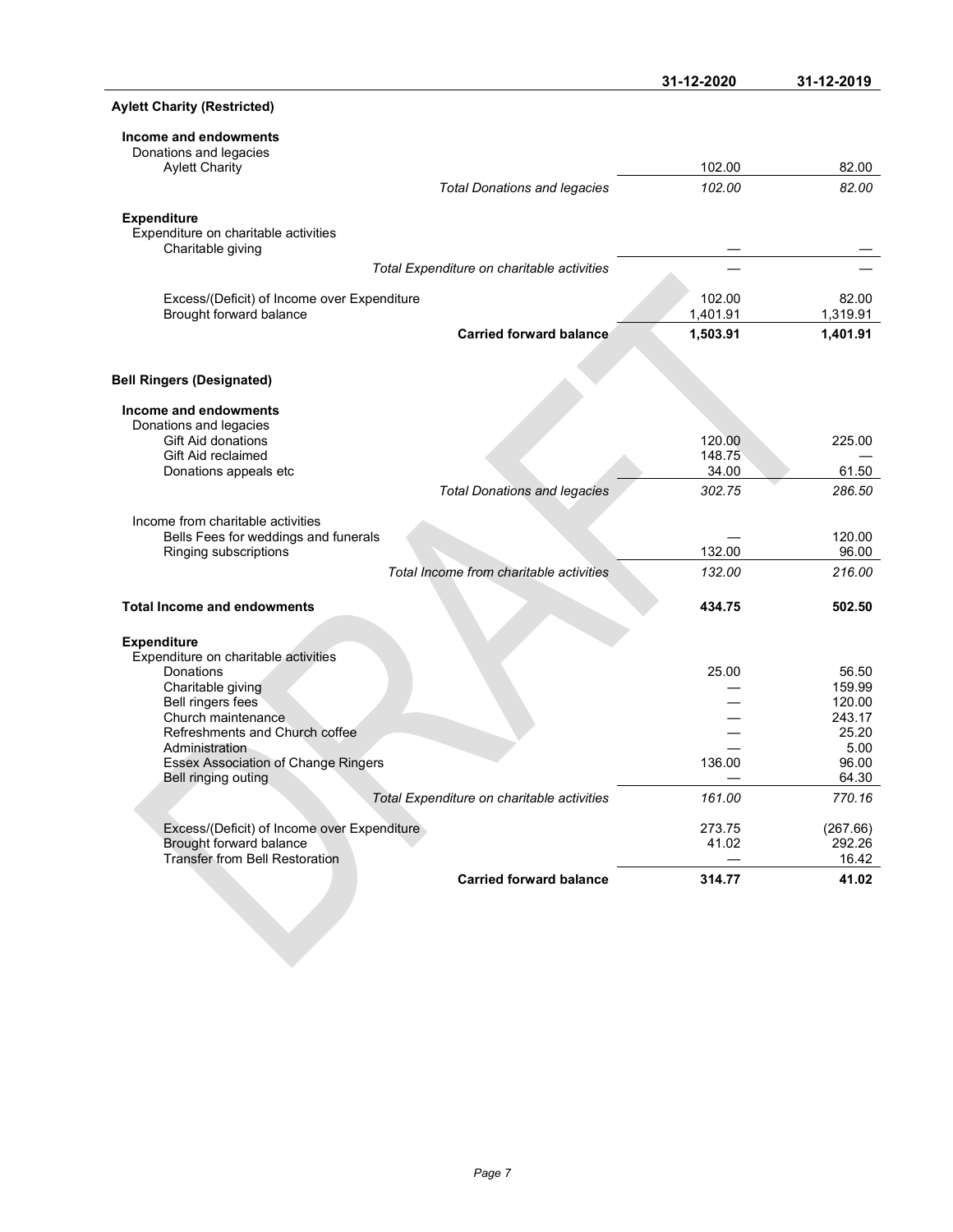|                                                                                      |                                            | 31-12-2020         | 31-12-2019          |
|--------------------------------------------------------------------------------------|--------------------------------------------|--------------------|---------------------|
| <b>Bookstall (Designated)</b>                                                        |                                            |                    |                     |
| Income and endowments                                                                |                                            |                    |                     |
| Donations and legacies                                                               |                                            |                    |                     |
| Giving through church boxes                                                          | <b>Total Donations and legacies</b>        |                    | 18.01<br>18.01      |
|                                                                                      |                                            |                    |                     |
| <b>Expenditure</b><br>Expenditure on charitable activities<br><b>Bookstall costs</b> |                                            |                    |                     |
|                                                                                      | Total Expenditure on charitable activities |                    |                     |
| Excess/(Deficit) of Income over Expenditure                                          |                                            |                    | 18.01               |
| Brought forward balance                                                              |                                            | 1,919.58           | 1,901.57            |
|                                                                                      | <b>Carried forward balance</b>             | 1,919.58           | 1,919.58            |
| <b>Cemetery &amp; Gale (Restricted)</b>                                              |                                            |                    |                     |
| Income and endowments                                                                |                                            |                    |                     |
| Donations and legacies                                                               |                                            |                    |                     |
| Gift Aid donations                                                                   |                                            | 905.00<br>615.23   | 30.00<br>597.33     |
| Gale bequest interest                                                                | <b>Total Donations and legacies</b>        | 1,520.23           | 627.33              |
|                                                                                      |                                            |                    |                     |
| Income from charitable activities<br>PCC Fees for weddings and funerals              |                                            | 603.50             | 1,200.00            |
| Headstone fees                                                                       |                                            | 387.00             | 127.00              |
|                                                                                      | Total Income from charitable activities    | 990.50             | 1,327.00            |
| <b>Total Income and endowments</b>                                                   |                                            | 2,510.73           | 1,954.33            |
| <b>Expenditure</b>                                                                   |                                            |                    |                     |
| Expenditure on charitable activities                                                 |                                            |                    |                     |
| Grass cutting                                                                        |                                            | 1,512.50           | 1,995.00            |
|                                                                                      | Total Expenditure on charitable activities | 1,512.50           | 1,995.00            |
| Excess/(Deficit) of Income over Expenditure<br>Brought forward balance               |                                            | 998.23<br>(745.45) | (40.67)<br>(704.78) |
| <b>Transfer from General Fund</b>                                                    |                                            | 600.00             |                     |
|                                                                                      | <b>Carried forward balance</b>             | 852.78             | (745.45)            |
|                                                                                      |                                            |                    |                     |
| <b>Charity Giving (Designated)</b>                                                   |                                            |                    |                     |
| Income and endowments                                                                |                                            |                    |                     |
| Donations and legacies<br>Gift Aid donations                                         |                                            |                    | 20.00               |
| Gift Aid reclaimed                                                                   |                                            | 163.25             |                     |
| 10:30am Loose plate collections                                                      |                                            |                    | 105.53              |
| Christmas Loose plate collections<br>Occasional Loose plate collections              |                                            | 21.10              | 425.47<br>82.00     |
| Charitable giving                                                                    |                                            | 20.00              | 138.39              |
| Donations appeals etc.                                                               |                                            | 68.33              | 130.00              |
|                                                                                      | <b>Total Donations and legacies</b>        | 272.68             | 901.39              |
| <b>Expenditure</b>                                                                   |                                            |                    |                     |
| Expenditure on charitable activities<br>Donations                                    |                                            | 50.00              | 50.00               |
| Charitable giving                                                                    |                                            | 564.33             | 1,383.43            |
|                                                                                      | Total Expenditure on charitable activities | 614.33             | 1,433.43            |
| Excess/(Deficit) of Income over Expenditure                                          |                                            | (341.65)           | (532.04)            |
| Brought forward balance                                                              | <b>Carried forward balance</b>             | 312.64<br>(29.01)  | 844.68<br>312.64    |
|                                                                                      |                                            |                    |                     |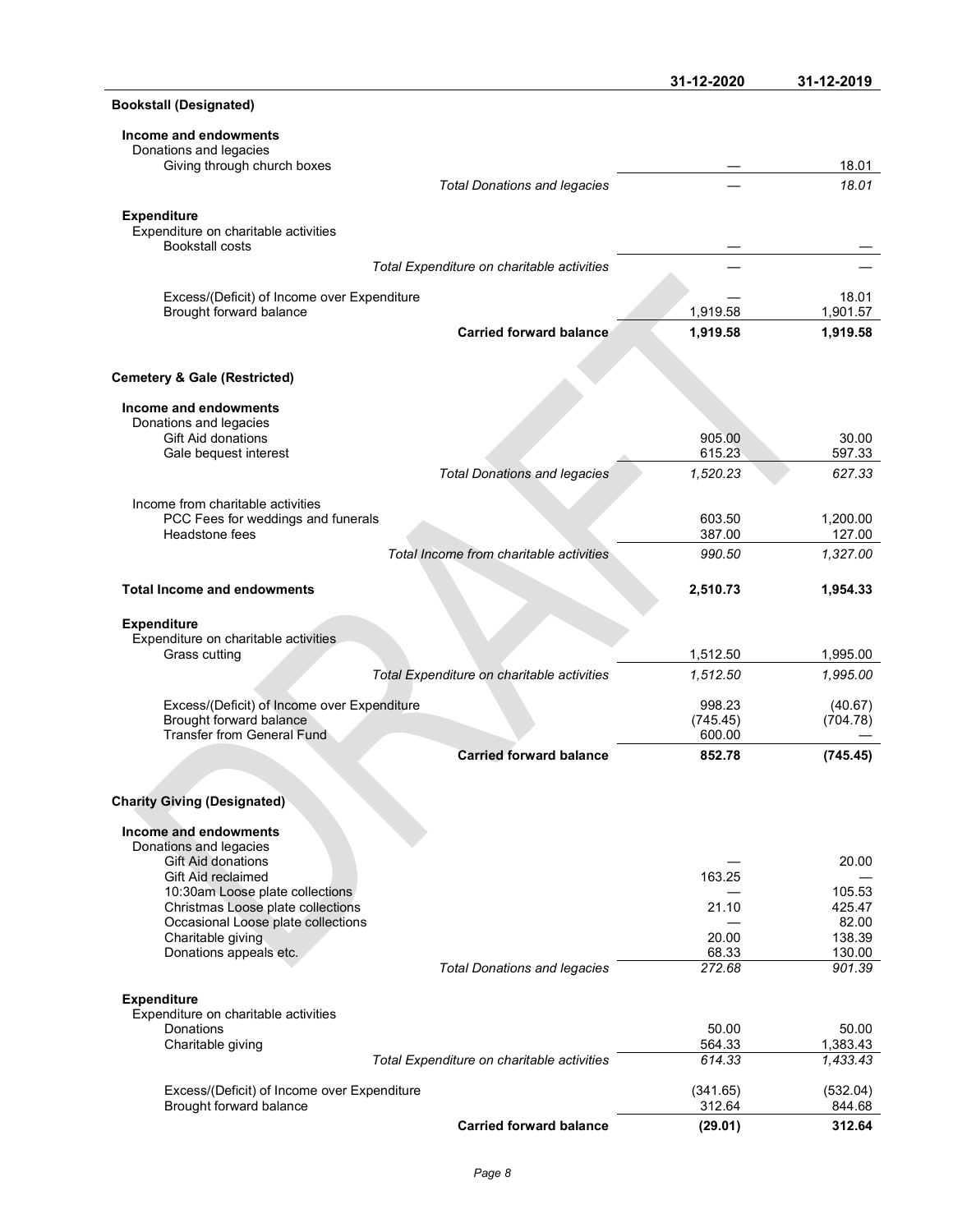|                                                                            |                                            | 31-12-2020         | 31-12-2019         |
|----------------------------------------------------------------------------|--------------------------------------------|--------------------|--------------------|
| <b>Children's Work (Designated)</b>                                        |                                            |                    |                    |
| Income and endowments<br>Donations and legacies<br>Donations appeals etc   |                                            |                    | 23.00              |
|                                                                            | <b>Total Donations and legacies</b>        |                    | 23.00              |
|                                                                            |                                            |                    |                    |
| <b>Expenditure</b><br>Expenditure on charitable activities<br>Messy Church |                                            |                    | 38.99              |
|                                                                            | Total Expenditure on charitable activities |                    | 38.99              |
| Excess/(Deficit) of Income over Expenditure                                |                                            |                    | (15.99)            |
| Brought forward balance                                                    |                                            | 132.61             | 148.60             |
|                                                                            | <b>Carried forward balance</b>             | 132.61             | 132.61             |
| <b>Flowers (Designated)</b>                                                |                                            |                    |                    |
| Income and endowments                                                      |                                            |                    |                    |
| Donations and legacies<br>Gift Aid reclaimed                               |                                            | 12.50              | 6.25               |
| Donation for flowers                                                       |                                            | 382.00             | 307.50             |
|                                                                            | <b>Total Donations and legacies</b>        | 394.50             | 313.75             |
| Income from charitable activities<br>Donation for flower festival          |                                            |                    | 914.50             |
|                                                                            | Total Income from charitable activities    |                    | 914.50             |
| <b>Total income and endowments</b>                                         |                                            | 394.50             | 1,228.25           |
|                                                                            |                                            |                    |                    |
| <b>Expenditure</b><br>Raising funds                                        |                                            |                    |                    |
| Costs of fetes and other events                                            |                                            |                    | 684.20             |
|                                                                            | <b>Total Raising funds</b>                 |                    | 684.20             |
| Expenditure on charitable activities                                       |                                            |                    |                    |
| Upkeep of services<br>Refreshments and Church coffee                       |                                            | 165.77             | 286.00<br>19.54    |
|                                                                            | Total Expenditure on charitable activities | 165.77             | 305.54             |
| Excess of Income and endowments over Expenditure                           |                                            | 228.73             | 238.51             |
| Brought forward balance                                                    |                                            | 1,305.65           | 1,067.14           |
|                                                                            | <b>Carried forward balance</b>             | 1,534.38           | 1,305.65           |
|                                                                            |                                            |                    |                    |
| <b>Magazine and Print (Designated)</b>                                     |                                            |                    |                    |
| Income and endowments<br>Other trading activities                          |                                            |                    |                    |
| Parish magazine sales<br>Parish magazine advertisements                    |                                            | 330.00             | 22.00<br>390.00    |
|                                                                            | <b>Total Other trading activities</b>      | 330.00             | 412.00             |
| <b>Expenditure</b>                                                         |                                            |                    |                    |
| Expenditure on charitable activities                                       |                                            |                    |                    |
| Magazine expenses                                                          | Total Expenditure on charitable activities |                    |                    |
|                                                                            |                                            |                    |                    |
| Excess/(Deficit) of Income over Expenditure<br>Brought forward balance     |                                            | 330.00<br>4,815.63 | 412.00<br>4,403.63 |
|                                                                            | <b>Carried forward balance</b>             | 5,145.63           | 4,815.63           |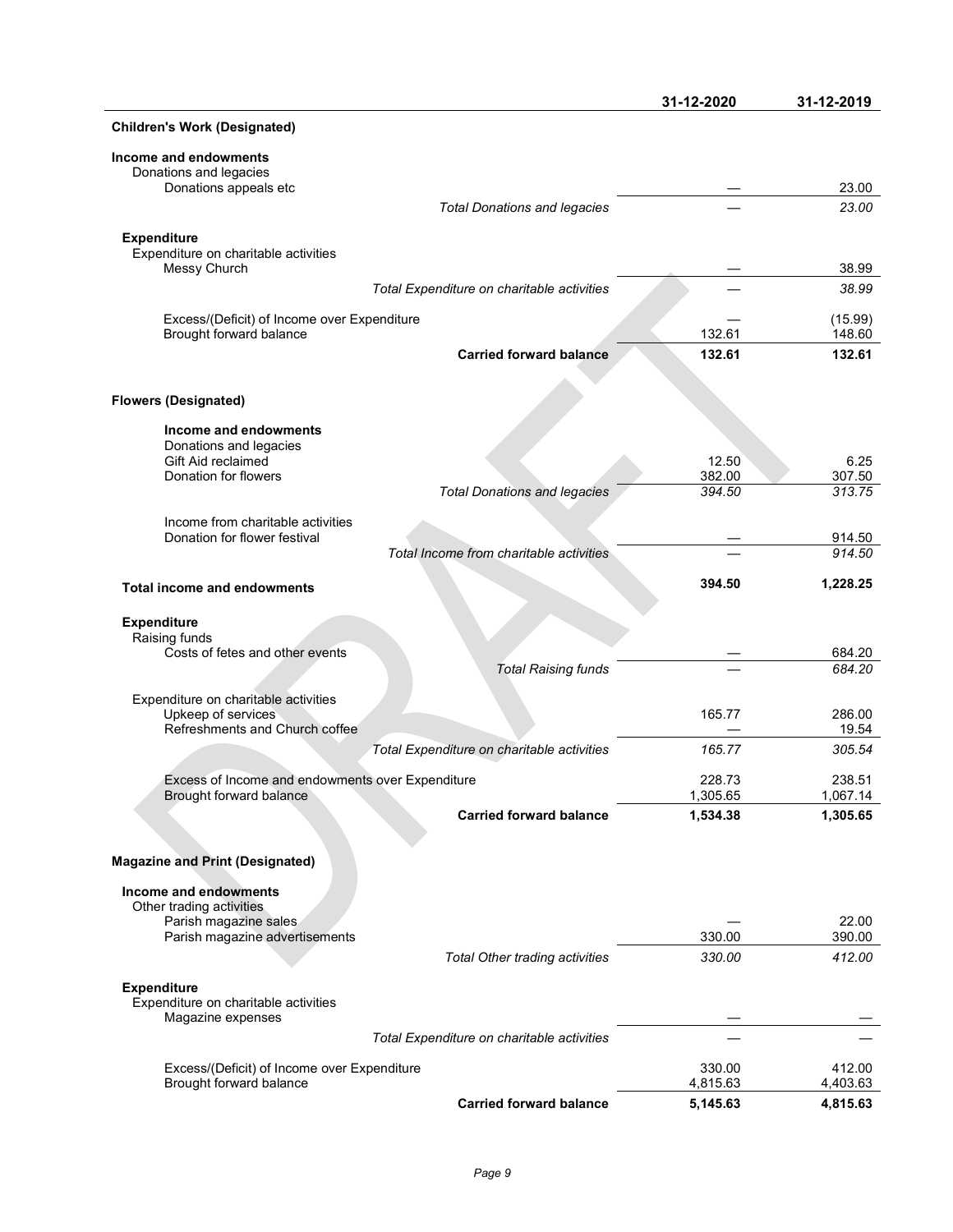|                                                                                |                                            | 31-12-2020          | 31-12-2019                 |
|--------------------------------------------------------------------------------|--------------------------------------------|---------------------|----------------------------|
| <b>Fabric (Restricted)</b>                                                     |                                            |                     |                            |
| Income and endowments<br>Donations and legacies                                |                                            |                     |                            |
| Gift Aid envelopes<br>Gift Aid reclaimed<br>Occasional Loose plate collections |                                            | 42.60               | 15.00<br>5,146.95<br>72.30 |
| Giving through church boxes<br>Donations appeals etc.                          |                                            | 17.27<br>237.00     | 112.40<br>39.60            |
|                                                                                | <b>Total Donations and legacies</b>        | 296.87              | 5,386.25                   |
| Income from charitable activities<br>Verger Fees for weddings and funerals     |                                            |                     | 40.00                      |
|                                                                                | Total Income from charitable activities    |                     | 40.00                      |
| Other trading activities<br>General fundraising                                |                                            |                     | 529.00                     |
|                                                                                | <b>Total Other trading activities</b>      |                     | 529.00                     |
| Investments                                                                    |                                            |                     |                            |
| Interest received                                                              |                                            | 68.97               | 181.12                     |
|                                                                                | <b>Total Investments</b>                   | 68.97               | 181.12                     |
| <b>Total Income and endowments</b>                                             |                                            | 365.84              | 6,136.37                   |
| <b>Expenditure</b><br>Raising funds                                            |                                            |                     |                            |
| Costs of fetes & other events                                                  |                                            |                     | 18.30                      |
|                                                                                | <b>Total Raising funds</b>                 |                     | 18.30                      |
| Expenditure on charitable activities<br>Church maintenance                     |                                            | 120.00              | 492.06                     |
| Church running - expenses<br>Church major repairs - installation               |                                            |                     | 7.00<br>510.00             |
|                                                                                | Total Expenditure on charitable activities | 120.00              | 1,027.36                   |
| Excess/(Deficit) of Income over Expenditure<br>Brought forward balance         |                                            | 245.84<br>10,468.66 | 5,109.01<br>5,359.65       |
|                                                                                | <b>Carried forward balance</b>             | 10,714.50           | 10,468.66                  |
|                                                                                |                                            |                     |                            |
| <b>Lighting (Restricted)</b>                                                   |                                            |                     |                            |
| Income and endowments<br>Donations and legacies                                |                                            |                     |                            |
| Donations appeals etc.                                                         | <b>Total Donations and legacies</b>        | 50.00<br>50.00      |                            |
| <b>Expenditure</b>                                                             |                                            |                     |                            |
| Expenditure on charitable activities<br>Church maintenance                     |                                            | 445.00              | 590.00                     |
|                                                                                |                                            | 445.00              | 590.00                     |
| Excess of Income and endowments over Expenditure<br>Brought forward balance    |                                            | (395.00)<br>242.75  | (590.00)<br>832.75         |
|                                                                                | <b>Carried forward balance</b>             | (152.25)            | 242.75                     |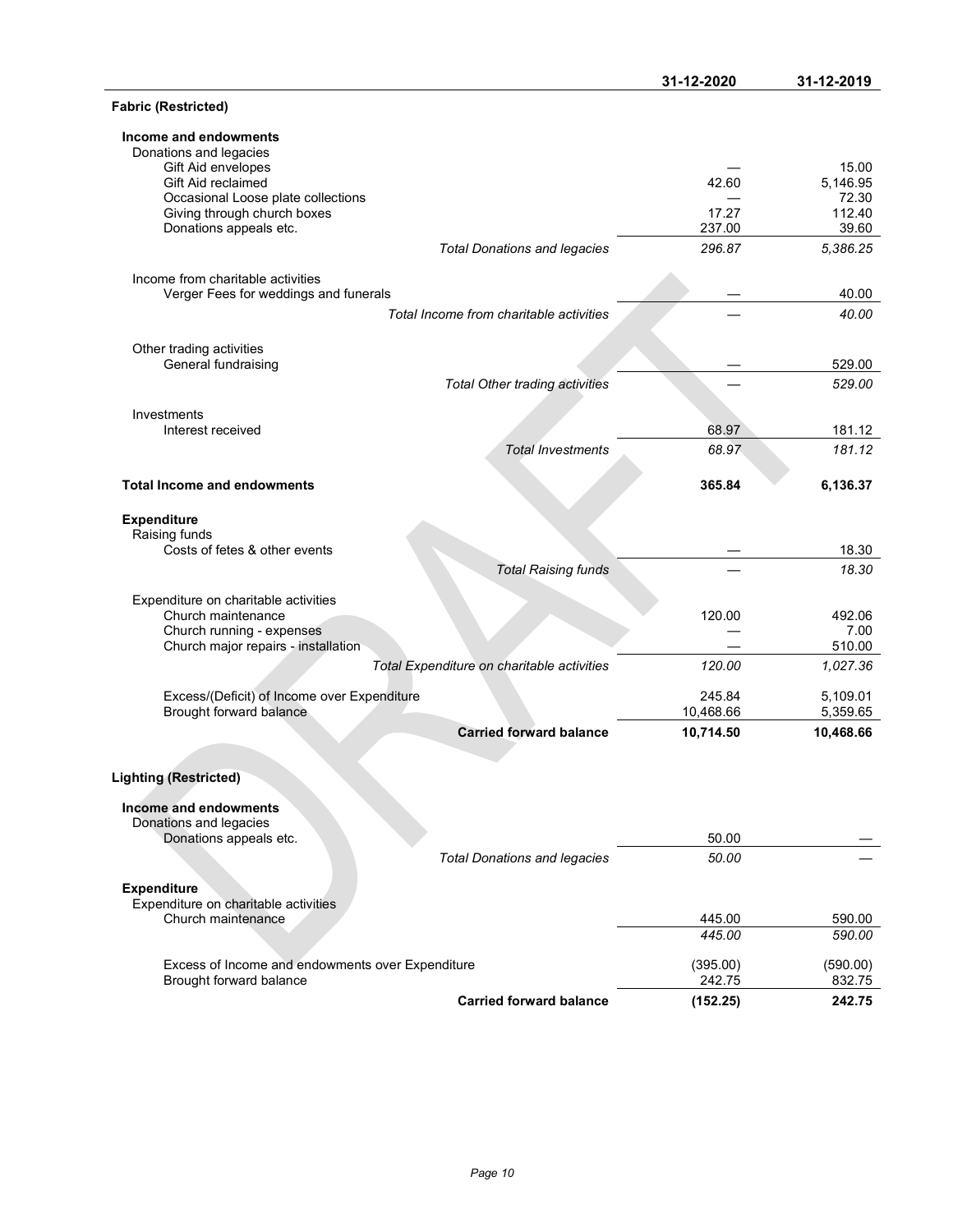|                                                                             |                                         | 31-12-2020              | 31-12-2019            |
|-----------------------------------------------------------------------------|-----------------------------------------|-------------------------|-----------------------|
| Organ (Restricted)                                                          |                                         |                         |                       |
| Income and endowments                                                       |                                         |                         |                       |
| Donations and legacies<br>Gift Aid - envelopes                              |                                         |                         | 30.00                 |
| Gift Aid - donations                                                        |                                         |                         | 1,005.72              |
| Gift Aid reclaimed                                                          |                                         | 1,181.43                | 587.50                |
| Donations appeals etc.<br>Non-recurring one-off grants                      |                                         | 170.00                  | 7,700.59<br>10,000.00 |
|                                                                             | <b>Total Donations and legacies</b>     | 1,351.43                | 19,323.81             |
| Other trading activities<br>General fundraising                             |                                         |                         | 668.55                |
|                                                                             | Total Income from charitable activities |                         | 668.55                |
| Investments                                                                 |                                         |                         |                       |
| Interest received                                                           |                                         | 58.49                   | $\frac{20.57}{20.57}$ |
|                                                                             | Total investments                       | 58.49                   |                       |
| Other income                                                                |                                         |                         |                       |
| <b>Harvest Supper</b>                                                       | <b>Total Other income</b>               |                         | 138.40<br>138.40      |
|                                                                             |                                         |                         |                       |
| <b>Total Income and endowments</b>                                          |                                         | 1,409.92                | 20,151.33             |
| <b>Expenditure</b>                                                          |                                         |                         |                       |
| Raising funds                                                               |                                         |                         |                       |
| Costs of fetes & other events                                               |                                         |                         | 40.54<br>40.54        |
|                                                                             | <b>Total Raising funds</b>              |                         |                       |
| Expenditure on charitable activities                                        |                                         |                         |                       |
| Church major repairs - installation                                         |                                         | 11,165.00<br>11,165.00  | 5,400.00<br>5,400.00  |
|                                                                             |                                         |                         |                       |
| Excess of Income and endowments over Expenditure<br>Brought forward balance |                                         | (9,755.08)<br>21,320.62 | 14,710.79<br>6,609.83 |
|                                                                             | <b>Carried forward balance</b>          | 11,565.54               | 21,320.62             |
|                                                                             |                                         |                         |                       |
| Porch (Restricted)                                                          |                                         |                         |                       |
| Brought forward balance                                                     |                                         | 613.42                  | 613.42                |
|                                                                             | <b>Carried forward balance</b>          | 613.42                  | 613.42                |
|                                                                             |                                         |                         |                       |
| Roof (Restricted)                                                           |                                         |                         |                       |
|                                                                             |                                         |                         |                       |
| Brought forward balance                                                     | <b>Carried forward balance</b>          | 6,000.00<br>6,000.00    | 6,000.00              |
|                                                                             |                                         |                         | 6,000.00              |
| Thursday Club (Designated) Fund                                             |                                         |                         |                       |
| Income and endowments                                                       |                                         |                         |                       |
| Donations and legacies                                                      |                                         |                         |                       |
| Thursday Club donation<br>Non-recurring one-off grants                      |                                         | 300.00                  | 360.00                |
|                                                                             | <b>Total Donations and legacies</b>     | 300.00                  | 360.00                |
| <b>Expenditure</b>                                                          |                                         |                         |                       |
| Raising funds                                                               |                                         |                         |                       |
| Costs of fetes & other events                                               | <b>Total Raising funds</b>              |                         | 281.90<br>281.90      |
|                                                                             |                                         |                         |                       |
| Excess of Income and endowments over Expenditure                            |                                         | 300.00<br>78.10         | 78.10                 |
| Brought forward balance                                                     | <b>Carried forward balance</b>          | 378.10                  | 78.10                 |
|                                                                             |                                         |                         |                       |